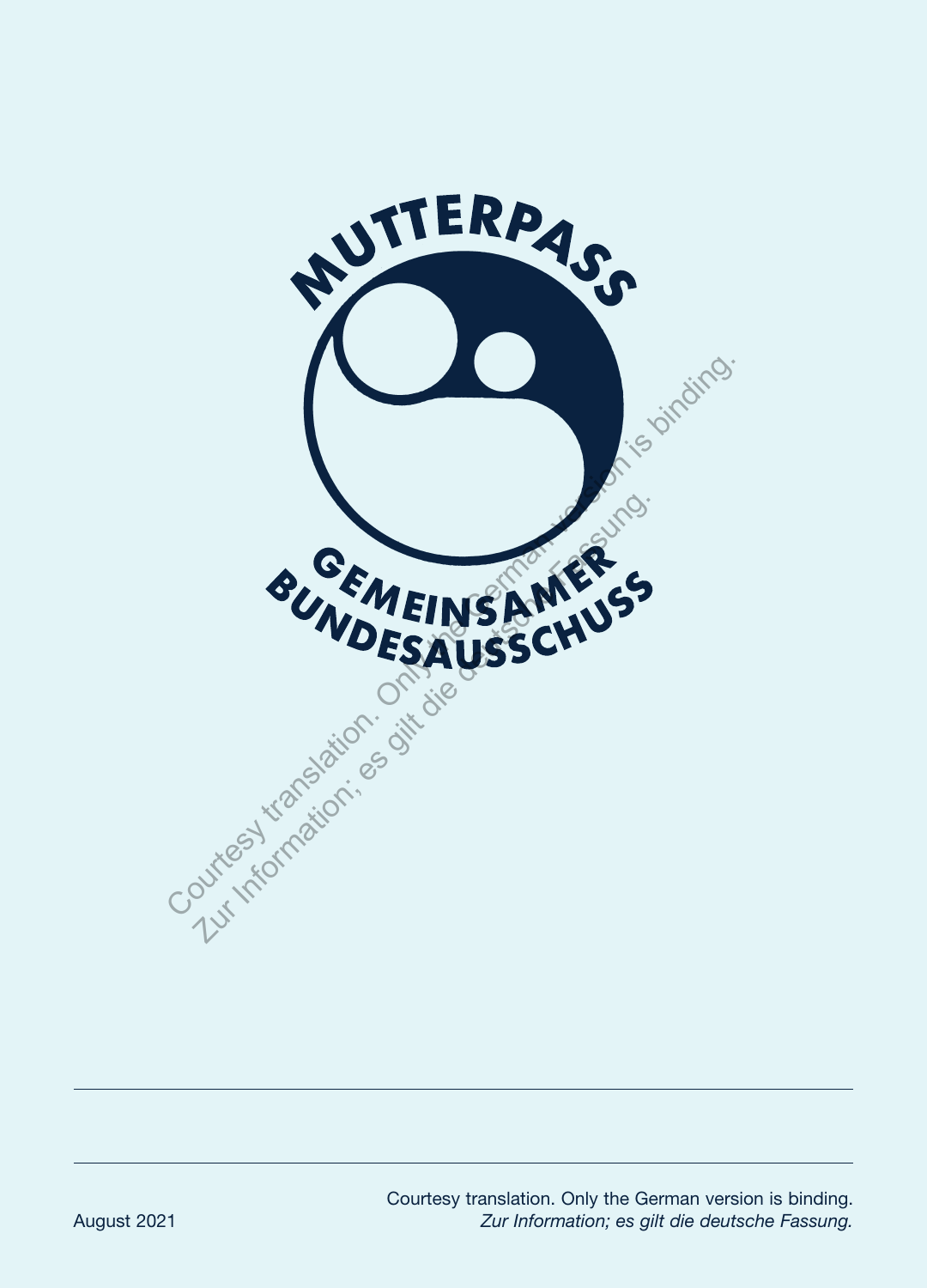### IMPORTANT MESSAGE FOR PREGNANT WOMEN

Pregnancy and birth are perfectly natural processes and as such not a disease. But sometimes they can be associated with a greater risk of illness for both mother and child. Getting attentive prenatal care can help you to avoid most of these risks, or to spot them in time to prevent greater harm.

But that can only work if you go to your checkups regularly!

The clinical examinations offered in this document are based on up-to-date medical knowledge and many years of experience in obstetrics. They will help keep you and your baby healthy.

These maternity records contain the most important medical findings of your pregnancy. Your doctor will give this document back to you after each checkup. These records are important information for your doctor and midwife to ensure the safety of you and your child.

These maternity records are your personal documents. You have full control over who has access to them. No one else (e.g. an employer or public authority) can demand to see them. Xur Britisher Gentlem

#### So please:

- Take advantage of this opportunity to keep yourself and your child safe.
- Remember to take this booklet with you to every medical checkup during your pregnancy, as well as before and after the birth of your child.
- If you have any concerns, seek help.
- Don't hesitate to ask your doctor questions you might have, and follow his or her advice.

Stamp (physician/hospital/midwife)



My next checkup is on:

| Date | Time | Date | Time |
|------|------|------|------|
|      |      |      |      |
|      |      |      |      |
|      |      |      |      |
|      |      |      |      |
|      |      |      |      |
|      |      |      |      |
|      |      |      |      |
|      |      |      |      |
|      |      |      |      |
|      |      |      |      |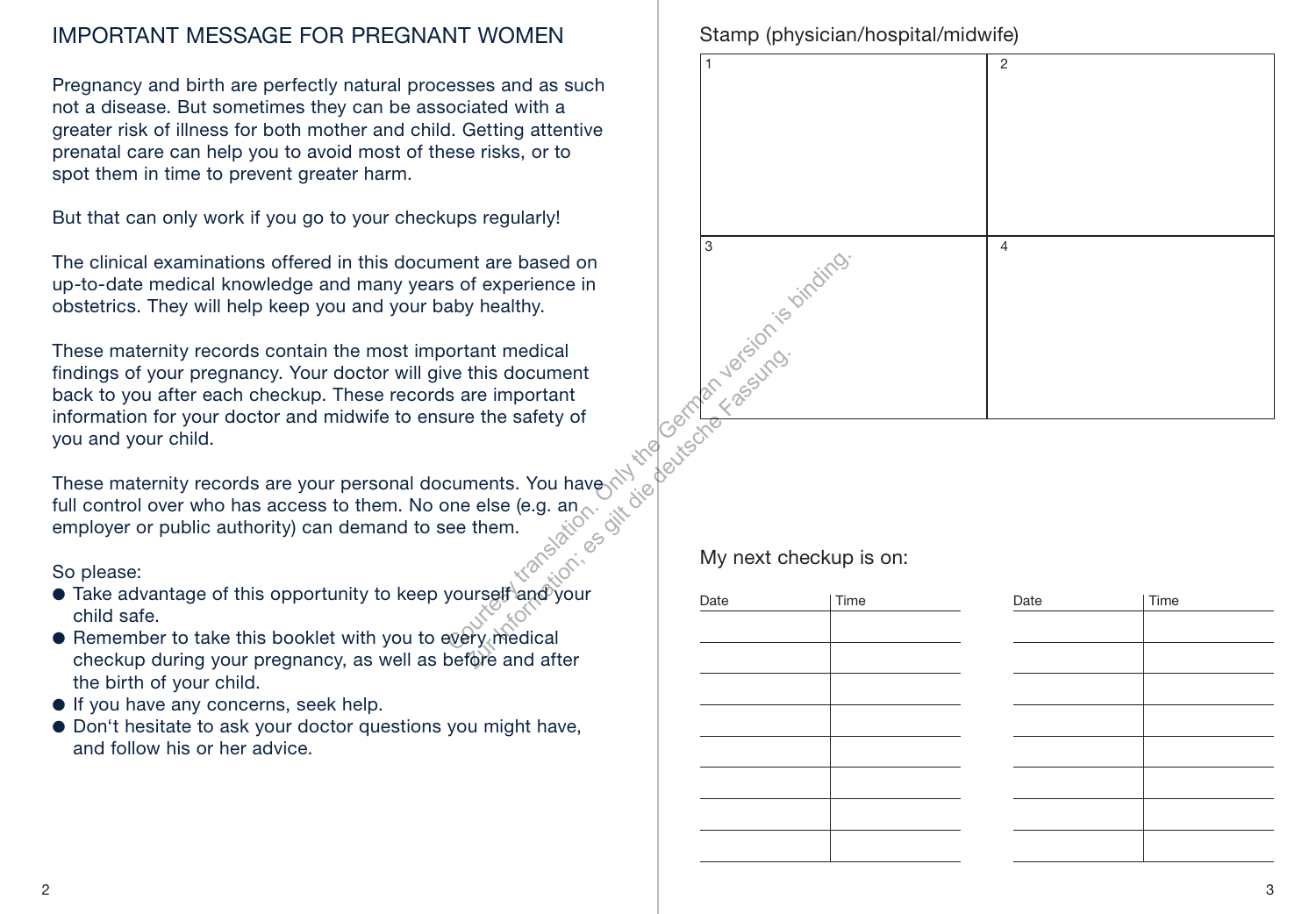| Surname:<br>the control of the control of the control of the control of the                                                                                                                                                          |                                                                                                                                                                                                                                                                 | Test for chlamydia trachomatis DNA                                                                                                                                                                                                                | Screening for syphilis conducted                                                                                                                                                                                                                                                                                                                                                                                                                                                                                                                                                                                                                                                                                          |
|--------------------------------------------------------------------------------------------------------------------------------------------------------------------------------------------------------------------------------------|-----------------------------------------------------------------------------------------------------------------------------------------------------------------------------------------------------------------------------------------------------------------|---------------------------------------------------------------------------------------------------------------------------------------------------------------------------------------------------------------------------------------------------|---------------------------------------------------------------------------------------------------------------------------------------------------------------------------------------------------------------------------------------------------------------------------------------------------------------------------------------------------------------------------------------------------------------------------------------------------------------------------------------------------------------------------------------------------------------------------------------------------------------------------------------------------------------------------------------------------------------------------|
|                                                                                                                                                                                                                                      | First name: <u>example and the set of the set of birth:</u> Date of birth:                                                                                                                                                                                      | in urine sample using nucleic acid<br>amplification test (NAT)                                                                                                                                                                                    | on: $\overline{\phantom{a}}$                                                                                                                                                                                                                                                                                                                                                                                                                                                                                                                                                                                                                                                                                              |
| Place of birth: <u>example and the contract of the contract of the contract of the contract of the contract of the contract of the contract of the contract of the contract of the contract of the contract of the contract of t</u> |                                                                                                                                                                                                                                                                 | negative $\Box$ positive $\Box$                                                                                                                                                                                                                   |                                                                                                                                                                                                                                                                                                                                                                                                                                                                                                                                                                                                                                                                                                                           |
| (Name changes here:)                                                                                                                                                                                                                 | Place of residence: The contract of residence:                                                                                                                                                                                                                  | Laboratory                                                                                                                                                                                                                                        | Physician signature and stamp<br>(Results of other serological                                                                                                                                                                                                                                                                                                                                                                                                                                                                                                                                                                                                                                                            |
|                                                                                                                                                                                                                                      | Laboratory tests and rubella protection                                                                                                                                                                                                                         | Physician signature and stamp                                                                                                                                                                                                                     | examinations, if applicable:<br>see page 4)                                                                                                                                                                                                                                                                                                                                                                                                                                                                                                                                                                                                                                                                               |
| <b>Blood group</b>                                                                                                                                                                                                                   | Antibody screening test                                                                                                                                                                                                                                         |                                                                                                                                                                                                                                                   |                                                                                                                                                                                                                                                                                                                                                                                                                                                                                                                                                                                                                                                                                                                           |
| <b>ABO</b>                                                                                                                                                                                                                           | $negative \frown positive$ , titre 1:                                                                                                                                                                                                                           | Antibody screening retest                                                                                                                                                                                                                         | Antibody screening retest                                                                                                                                                                                                                                                                                                                                                                                                                                                                                                                                                                                                                                                                                                 |
|                                                                                                                                                                                                                                      |                                                                                                                                                                                                                                                                 | negative $\bigcap^{\heartsuit}$ positive, titre 1: ________                                                                                                                                                                                       | negative negative negative, titre 1:                                                                                                                                                                                                                                                                                                                                                                                                                                                                                                                                                                                                                                                                                      |
|                                                                                                                                                                                                                                      | Laboratory                                                                                                                                                                                                                                                      |                                                                                                                                                                                                                                                   | Examination date: ___________________<br>Laboratory                                                                                                                                                                                                                                                                                                                                                                                                                                                                                                                                                                                                                                                                       |
| RhD status of mother,<br>(RhD-positive/RhD-negative) *)                                                                                                                                                                              | Rubella vaccination                                                                                                                                                                                                                                             |                                                                                                                                                                                                                                                   | log number: ___________                                                                                                                                                                                                                                                                                                                                                                                                                                                                                                                                                                                                                                                                                                   |
| *) Enter RhD-positive or RhD-negative in full                                                                                                                                                                                        | Proof of two rubella vaccinations has<br>been shown: $yes \fbox{}$<br>Rubella antibody test<br>negative positive, titre 1:                                                                                                                                      | has no which the control of the control of the control of the control of the control of the control of the control of the control of the control of the control of the control of the control of the control of the control of<br>It die peutsche | Physician signature and stamp                                                                                                                                                                                                                                                                                                                                                                                                                                                                                                                                                                                                                                                                                             |
| The information entered here does not<br>release the physician from his or her<br>due diligence obligations (e.g.<br>cross-matching)                                                                                                 | or $\Box$<br>IU/ml:<br>Solution of the Company of the Company<br>Laboratory<br>log number: Company Company<br>Additional service Company Company<br>Additional service Company Company Company<br>Service Company Company Company Company Company Company Compa | Rubella antibody retest<br>(see Maternity Directive, section C, number 1)                                                                                                                                                                         | Test for HBs antigen in serum<br>$negative \fbox{ positive } \fbox{ positive } \fbox{ positive } \fbox{ positive } \fbox{ negative } \fbox{ negative } \fbox{ negative } \fbox{ negative } \fbox{ negative } \fbox{ negative } \fbox{ negative } \fbox{ negative } \fbox{ negative } \fbox{ negative } \fbox{ negative } \fbox{ negative } \fbox{ positive } \fbox{ negative } \fbox{ positive } \fbox{ negative } \fbox{ positive } \fbox{ negative } \fbox{ positive } \fbox{ negative } \fbox{ positive } \fbox{ negative } \fbox{ positive } \fbox{ negative } \fbox{ positive } \fbox{ negative } \fbox{ positive } \fbox{ positive } \fbox{ positive } \fbox{ positive } \fbox{ positive } \fbox{ negative } \fbox$ |
| Examination date: Examination of the state of the state of the state of the state of the state of the state of the state of the state of the state of the state of the state of the state of the state of the state of the sta       |                                                                                                                                                                                                                                                                 | negative new positive, titre 1:                                                                                                                                                                                                                   |                                                                                                                                                                                                                                                                                                                                                                                                                                                                                                                                                                                                                                                                                                                           |
| Laboratory                                                                                                                                                                                                                           |                                                                                                                                                                                                                                                                 | or $\Box$                                                                                                                                                                                                                                         | Laboratory                                                                                                                                                                                                                                                                                                                                                                                                                                                                                                                                                                                                                                                                                                                |
| log number: and the state of the state of the state of the state of the state of the state of the state of the                                                                                                                       |                                                                                                                                                                                                                                                                 |                                                                                                                                                                                                                                                   |                                                                                                                                                                                                                                                                                                                                                                                                                                                                                                                                                                                                                                                                                                                           |
|                                                                                                                                                                                                                                      | examinations, if applicable:                                                                                                                                                                                                                                    | Laboratory                                                                                                                                                                                                                                        |                                                                                                                                                                                                                                                                                                                                                                                                                                                                                                                                                                                                                                                                                                                           |
|                                                                                                                                                                                                                                      | Influenza vaccination<br>during pregnancy $yes \text{no}$                                                                                                                                                                                                       | Additional serological<br>examinations, if applicable: __________                                                                                                                                                                                 |                                                                                                                                                                                                                                                                                                                                                                                                                                                                                                                                                                                                                                                                                                                           |
|                                                                                                                                                                                                                                      | Pertussis vaccination<br>during pregnancy $yes \Box$<br>no                                                                                                                                                                                                      |                                                                                                                                                                                                                                                   |                                                                                                                                                                                                                                                                                                                                                                                                                                                                                                                                                                                                                                                                                                                           |
|                                                                                                                                                                                                                                      |                                                                                                                                                                                                                                                                 |                                                                                                                                                                                                                                                   |                                                                                                                                                                                                                                                                                                                                                                                                                                                                                                                                                                                                                                                                                                                           |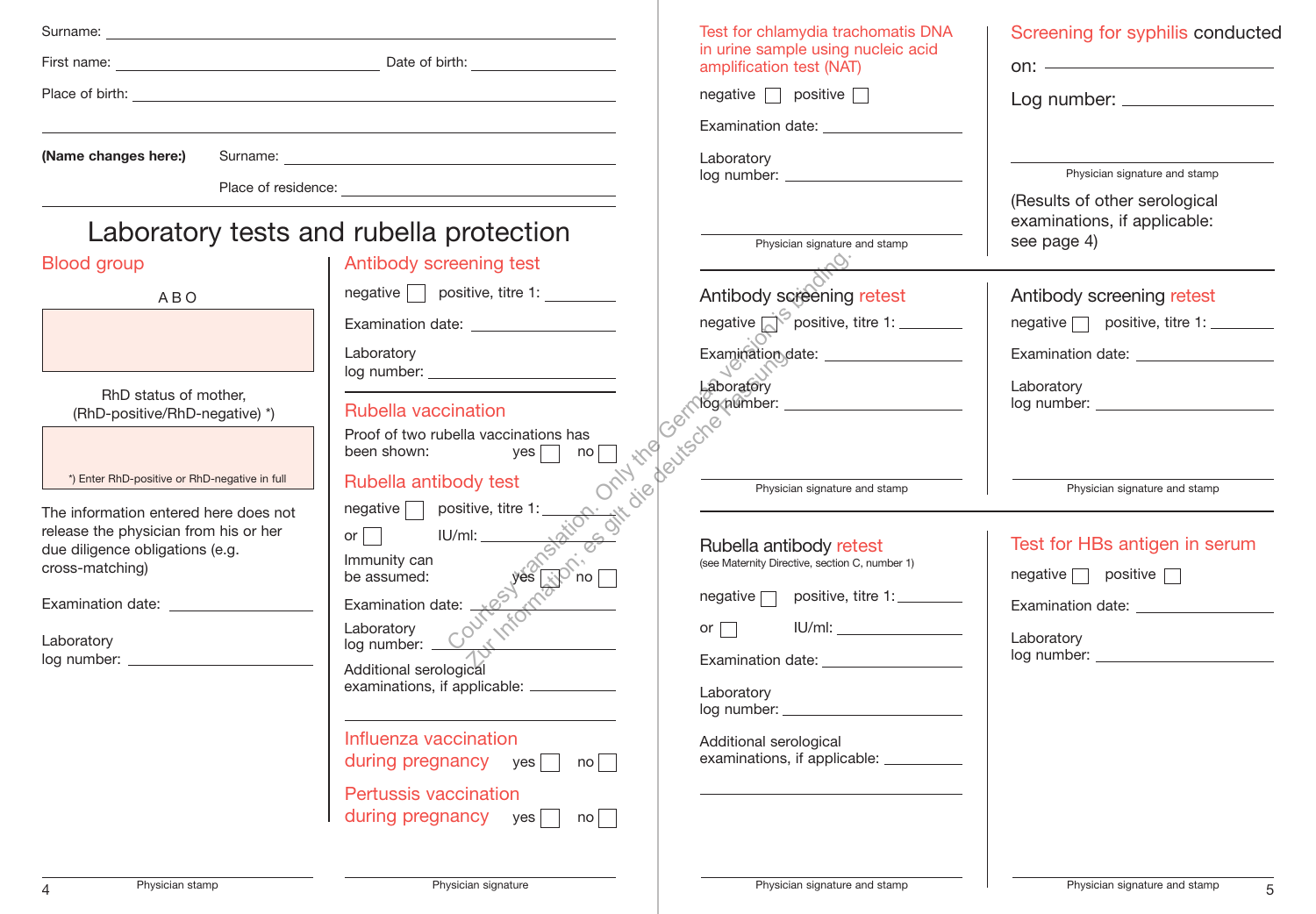# Identification of foetal *RHD* status in RhD-negative

| pregnant women by NIPT-RHD                                                                                                                                                                                          |                                                                                                                                                                                                                                                                                                                 |                       | P <sub>i</sub><br>Gravida                                                                                                                                                                                                                                                                                                             |
|---------------------------------------------------------------------------------------------------------------------------------------------------------------------------------------------------------------------|-----------------------------------------------------------------------------------------------------------------------------------------------------------------------------------------------------------------------------------------------------------------------------------------------------------------|-----------------------|---------------------------------------------------------------------------------------------------------------------------------------------------------------------------------------------------------------------------------------------------------------------------------------------------------------------------------------|
| RHD status of the foetus,<br>RHD-positive/RHD-negative *) /<br>No result<br>*) Enter RHD-positive or RHD-negative in full                                                                                           | Examination date: __________________<br>Laboratory                                                                                                                                                                                                                                                              |                       | A. Medical history a<br>1. Family history (e.g. of d<br>genetic disorders, ment<br>2. Prior severe illnesses, (e<br>system, mental), if so, v<br>3. Susceptible to bleeding<br>4. Allergies, including to m<br>5. Prior blood transfusions                                                                                            |
| Information on prior pregnancies                                                                                                                                                                                    | Physician signature and stamp                                                                                                                                                                                                                                                                                   |                       | 6. Special mental stress (e<br>7. Special social stress (e.<br>8. Rhesus incompatibility<br>9. Diabetes mellitus<br>10. Obesity<br>11. Microsomia / small stat                                                                                                                                                                        |
| Year                                                                                                                                                                                                                | Outcomes of pregnancies and births (vaginal delivery, Caesarean<br>section, assisted vaginal birth, abortion, miscarriage, ectopic<br>pregnancy, length of pregnancy in weeks, progress in labour,<br>complications, child's weight and gender):<br>the control of the control of the control of the control of |                       | 12. Skeletal abnormalities<br>13. Under 18 years of age<br>wears<br>35 years<br>35 years<br>35 years<br>35 years<br>35 years<br>35 years<br>35 years<br>35 years<br>35 years<br>35 years<br>35 years<br>35 years<br>35 years<br>35 years<br>35 years<br>35 years<br>35 years<br>35 years<br>35 years<br>35 years<br>35 years<br>35 ye |
| <b>Medical advice provided</b><br>a)<br>Job/profession, sports, travel<br>b)<br>c) Advice on special risks<br>child birth preparation class<br>e) Cancer screening<br>HIV antibody test<br>f)<br>Oral hygiene<br>g) | Nutrition (incl. iodine intake), medications,<br>consumption of alcohol, tobacco, and other drugs<br>d) Preparation for birth: exercise during pregnancy,<br>• HIV antibody test administered: yes $\square$ no $\square$                                                                                       | ❏<br>❏<br>◻<br>❏<br>❏ | a pregnancy risk is<br>Special findings                                                                                                                                                                                                                                                                                               |

| Weight before pregnancy ________ kg<br>Age _______________ years                                                                                                                | Height cm   |          |               |
|---------------------------------------------------------------------------------------------------------------------------------------------------------------------------------|-------------|----------|---------------|
| Gravida<br>Para                                                                                                                                                                 |             |          |               |
| A. Medical history and overall findings/first checkup                                                                                                                           |             |          |               |
| 1. Family history (e.g. of diabetes, hypertension, congenital anomalies,                                                                                                        | yes         |          | no            |
|                                                                                                                                                                                 | □           | 1.       | □             |
| 2. Prior severe illnesses, (e.g. heart, lung, liver, kidneys, central nervous                                                                                                   |             |          |               |
| 3. Susceptible to bleeding/thrombotic events                                                                                                                                    | ❏           | 2.       | □             |
|                                                                                                                                                                                 | ◻<br>$\Box$ | 3.<br>4. | ◻<br>$\Box$   |
| 5. Prior blood transfusions                                                                                                                                                     | $\Box$      | 5.       | $\Box$        |
| 6. Special mental stress (e.g. family- or work-related)                                                                                                                         | $\Box$      | 6.       |               |
| 7. Special social stress (e.g. integration or financial issues)                                                                                                                 | $\Box$      | 7.       |               |
| 8. Rhesus incompatibility (in prior pregnancies)                                                                                                                                | ◻           | 8.       | 0000          |
| 9. Diabetes mellitus                                                                                                                                                            | $\Box$      | 9.       |               |
| 10. Obesity                                                                                                                                                                     | $\Box$      | 10.      | ā             |
| 11. Microsomia / small stature                                                                                                                                                  | $\Box$      | 11.      | $\frac{1}{2}$ |
| 12. Skeletal abnormalities                                                                                                                                                      | ◻           | 12.      |               |
| 13. Under 18 years of age                                                                                                                                                       | $\Box$      | 13.      | $\frac{1}{2}$ |
| 14. Over 35 years of age                                                                                                                                                        | $\Box$      | 14.      |               |
| 15. Multipara (more than 4 children)                                                                                                                                            | $\Box$      | 15.      | $\Box$        |
| to. History of fertility treatment                                                                                                                                              | $\Box$      | 16.      |               |
| 17. History of preterm birth (before the end of week 37)                                                                                                                        | ◻           | 17.      | $\Box$        |
| 18. History of low-birth-weight infant                                                                                                                                          | n           | 18.      |               |
| 19. History of 2 or more miscarriages/abortions                                                                                                                                 | ◻           | 19.      | $\Box$        |
| 20. History of previous stillbirth or neonatal death or baby with<br>serious medical problems/impairment                                                                        | □           | 20.      | $\Box$        |
| 21. Complications during prior births                                                                                                                                           |             |          |               |
|                                                                                                                                                                                 |             |          | ⊓             |
| 22. Complications post partum/in puerperium                                                                                                                                     | ◻           | 21.      |               |
| if yes, which $\frac{1}{2}$ if yes, which $\frac{1}{2}$<br><u> 1990 - Johann Barbara, politik eta politik eta politik eta politik eta politik eta politik eta politik eta p</u> | □           | 22.      | n             |
| 23. History of Caesarian section                                                                                                                                                | n           | 23.      |               |
| 24. History of other uterine surgery                                                                                                                                            |             |          |               |
|                                                                                                                                                                                 | ⊔           | 24.      |               |
| 25. Pregnancies in quick succession (less than 1 year)                                                                                                                          | ∩           | 25.      |               |
| 26. Other special circumstances                                                                                                                                                 |             |          |               |
|                                                                                                                                                                                 | □           | 26.      | H             |
| After medical assessment according to catalogue A,                                                                                                                              |             |          |               |
| a pregnancy risk is present at initial examination                                                                                                                              | $\Box$      |          |               |
| Special findings                                                                                                                                                                |             |          |               |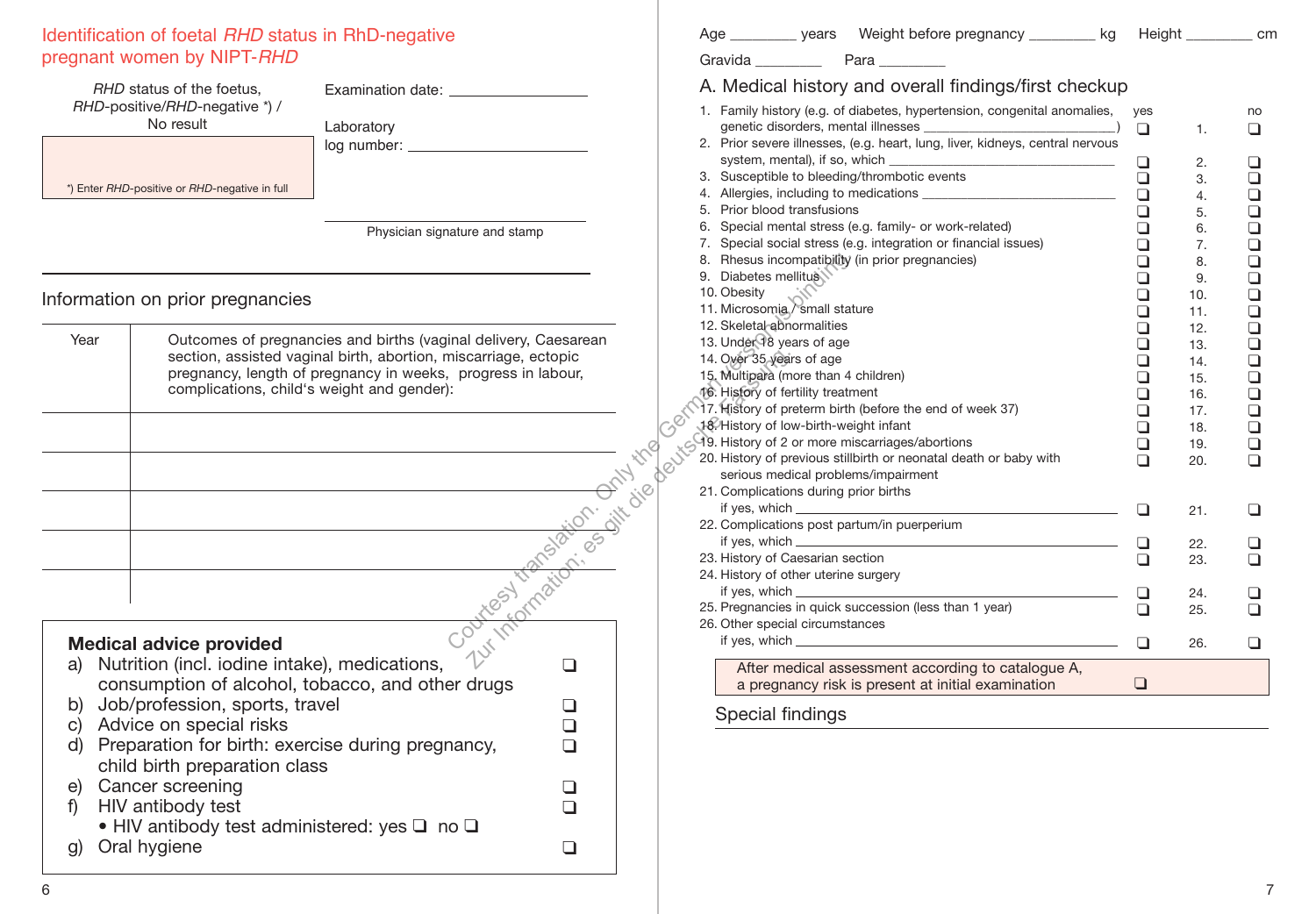#### B. Special findings in the course of pregnancy

27. General illnesses requiring treatment, if yes, which

- 28. Long-term medication
- 29. Substance abuse
- 30. Exceptional mental stress
- 31. Exceptional social stress
- 32. Bleeding before 28th week
- 33. Bleeding after 28th Week
- 34. Placenta praevia
- 35. Multiple pregnancy
- 36. Polyhydramnios
- 37. Oligohydramnios
- 38. Uncertain expected date of delivery
- 39. Placental insufficiency
- 40. Cervical insufficiency
- 41. Preterm labor
- 42. Anaemia
- 43. Urinary tract infection
- 44. Antenatal antibody screening positive
- 45. Risk due to other serological findings
- 46. Hypertension (blood pressure over 140/90)
- 47. Pathological protein excretion
- 48. Moderate severe oedema
- 49. Hypotension
- 50. Gestational diabetes
	- Pretest conducted: yes/no abnormal: yes/no
	- Diagnostic test conducted: yes/no abnormal: yes/no
- 51. Abnormal engagement of fetal head
- 52. Other special findings if yes, which

### Due date/expected date of delivery

| 39. Placental insufficiency<br>40. Cervical insufficiency<br>41. Preterm labor<br>Due date/expected date of delivery $\frac{\sqrt{8}e^{-30}}{\sqrt{8}}$<br>$\frac{\sqrt{8}}{2}$<br>$\frac{\sqrt{8}}{2}$<br>$\frac{\sqrt{8}}{2}$<br>$\frac{\sqrt{8}}{2}$<br>$\frac{\sqrt{8}}{2}$ | 38. Uncertain expected date of delivery 51. Abnormal engagement of fetal head<br>52. Other special findings<br>if yes, which _________ |
|---------------------------------------------------------------------------------------------------------------------------------------------------------------------------------------------------------------------------------------------------------------------------------|----------------------------------------------------------------------------------------------------------------------------------------|
|                                                                                                                                                                                                                                                                                 |                                                                                                                                        |
|                                                                                                                                                                                                                                                                                 |                                                                                                                                        |
|                                                                                                                                                                                                                                                                                 |                                                                                                                                        |
| Pregnancy detected on: _                                                                                                                                                                                                                                                        | $\mathbb{R}$ in the $\mathbb{R}$ in the $\mathbb{R}$<br>week                                                                           |
| Estimated due date (calculated): d                                                                                                                                                                                                                                              |                                                                                                                                        |
| Due date (if corrected later)                                                                                                                                                                                                                                                   |                                                                                                                                        |
| Comments                                                                                                                                                                                                                                                                        |                                                                                                                                        |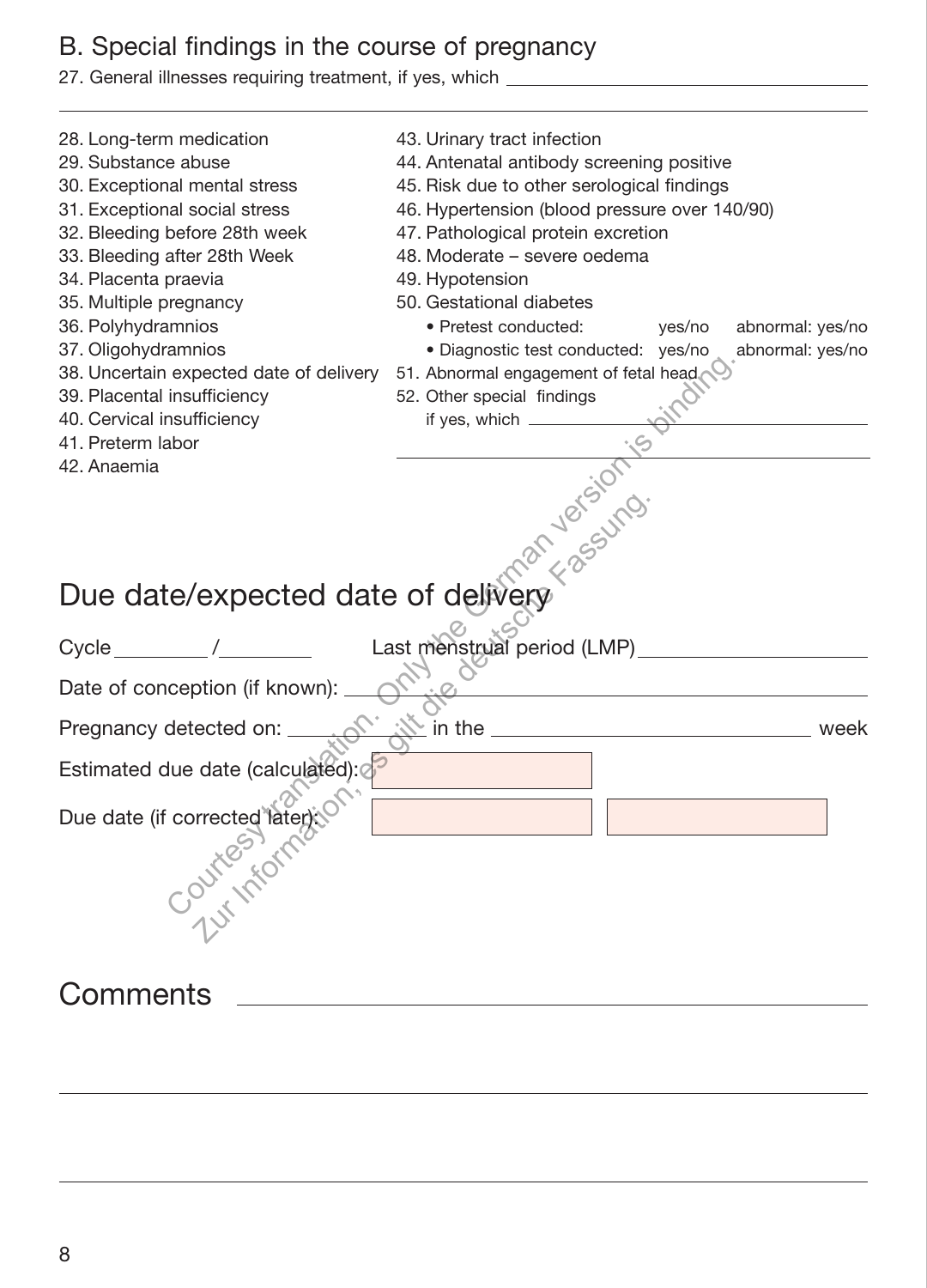| Pregnancy chart                          | Anti-D prophylaxis (week 28-30) on:                                                                                                                        | Presented at maternity hospital on: _______________                                               |
|------------------------------------------|------------------------------------------------------------------------------------------------------------------------------------------------------------|---------------------------------------------------------------------------------------------------|
| Wash t offected<br>Propisor Mean<br>Date | Foodby desertation<br>Fundal Dosition<br>$\mathsf{BP}$<br><b>Hoodurit</b><br><b>Designation of the Contract of Changes</b><br>Weight<br>/syst./<br>diast./ | Vacinal Britainston<br>Protein<br>Sugar<br>Rist of Minds & B<br>Notes/treatment/measures<br>Urine |
| $\overline{1}$ .                         |                                                                                                                                                            |                                                                                                   |
| 2.                                       |                                                                                                                                                            |                                                                                                   |
| 3.                                       |                                                                                                                                                            | Ts Oinding                                                                                        |
| 4.                                       |                                                                                                                                                            | Nicolastic Cathylacides                                                                           |
| 5.                                       |                                                                                                                                                            |                                                                                                   |
| 6.                                       |                                                                                                                                                            |                                                                                                   |
| 7.                                       | RON. OAT                                                                                                                                                   |                                                                                                   |
| 8.                                       | Tr. 60 sit<br><b>Kans</b>                                                                                                                                  |                                                                                                   |
| 9.                                       | Koreand<br>Courtest                                                                                                                                        |                                                                                                   |
| 10.                                      | 241                                                                                                                                                        |                                                                                                   |
| 11.                                      |                                                                                                                                                            | $\mathbf{I}$                                                                                      |
| 12.                                      |                                                                                                                                                            |                                                                                                   |
| 13.                                      |                                                                                                                                                            |                                                                                                   |
| 14.<br>9                                 |                                                                                                                                                            | 10                                                                                                |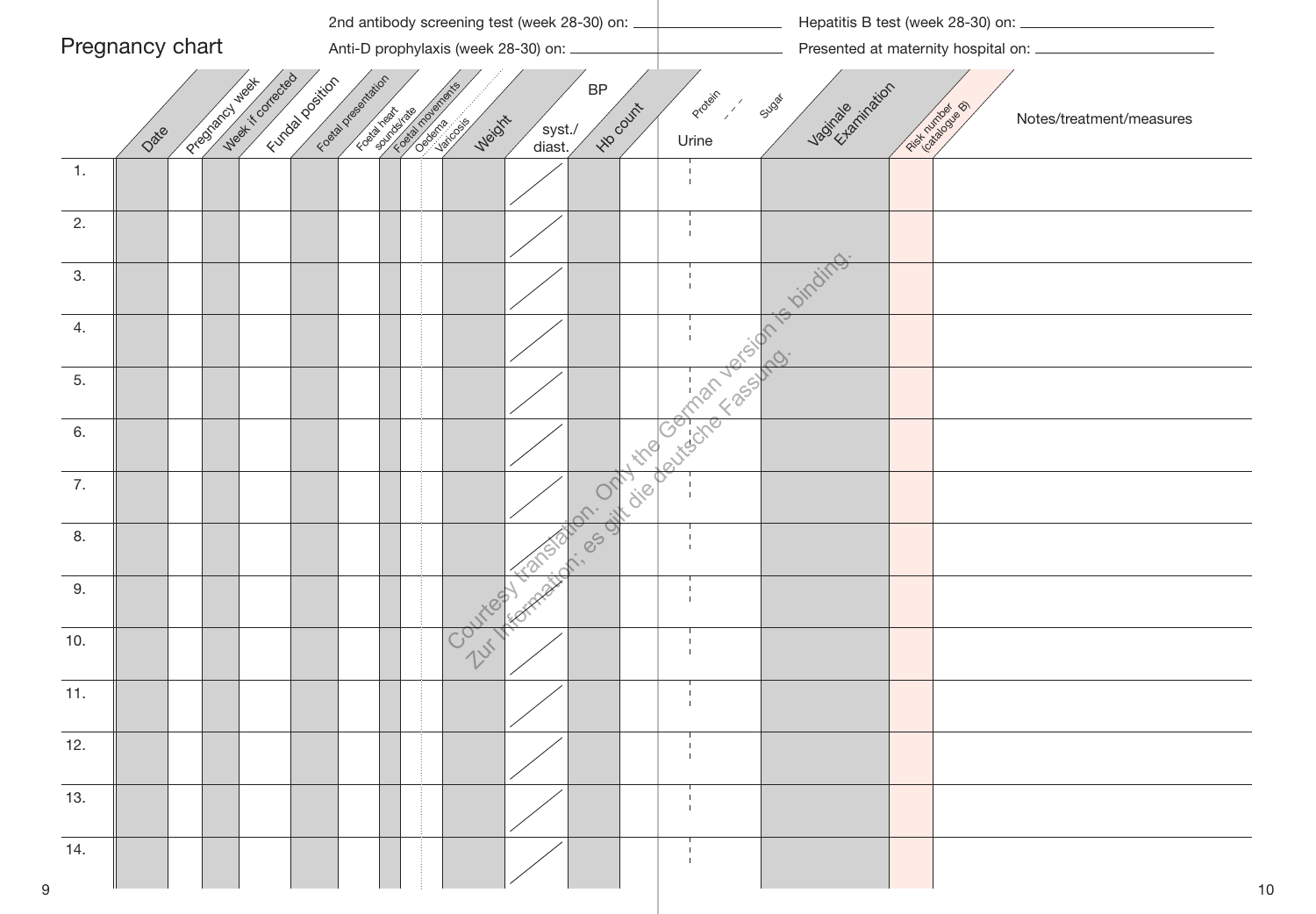|         |                                      | Remarks on catalogues A and B |           |
|---------|--------------------------------------|-------------------------------|-----------|
|         | (including measures taken)           |                               |           |
|         |                                      |                               |           |
|         |                                      |                               |           |
|         |                                      |                               |           |
|         |                                      |                               |           |
|         |                                      |                               |           |
|         |                                      |                               |           |
|         | Inpatient treatment during pregnancy | $\cdot$ $\circ$               |           |
| From/to | Hospital                             | Diagnosis                     | Treatment |
|         |                                      |                               |           |
|         |                                      |                               |           |
|         |                                      | Film Only the Government      |           |
|         | Cardiotocographical findings         |                               |           |
| Date    | In week                              | Assessment                    |           |

| From/to | Hospital                     | miagnosis city | Treatment |
|---------|------------------------------|----------------|-----------|
|         |                              |                |           |
|         |                              |                |           |
|         |                              | stion. str     |           |
|         | Cardiotocographical findings |                |           |
| Date    | In week                      | Assessment     |           |
|         |                              |                |           |
|         |                              |                |           |
|         |                              |                |           |
|         |                              |                |           |
|         |                              |                |           |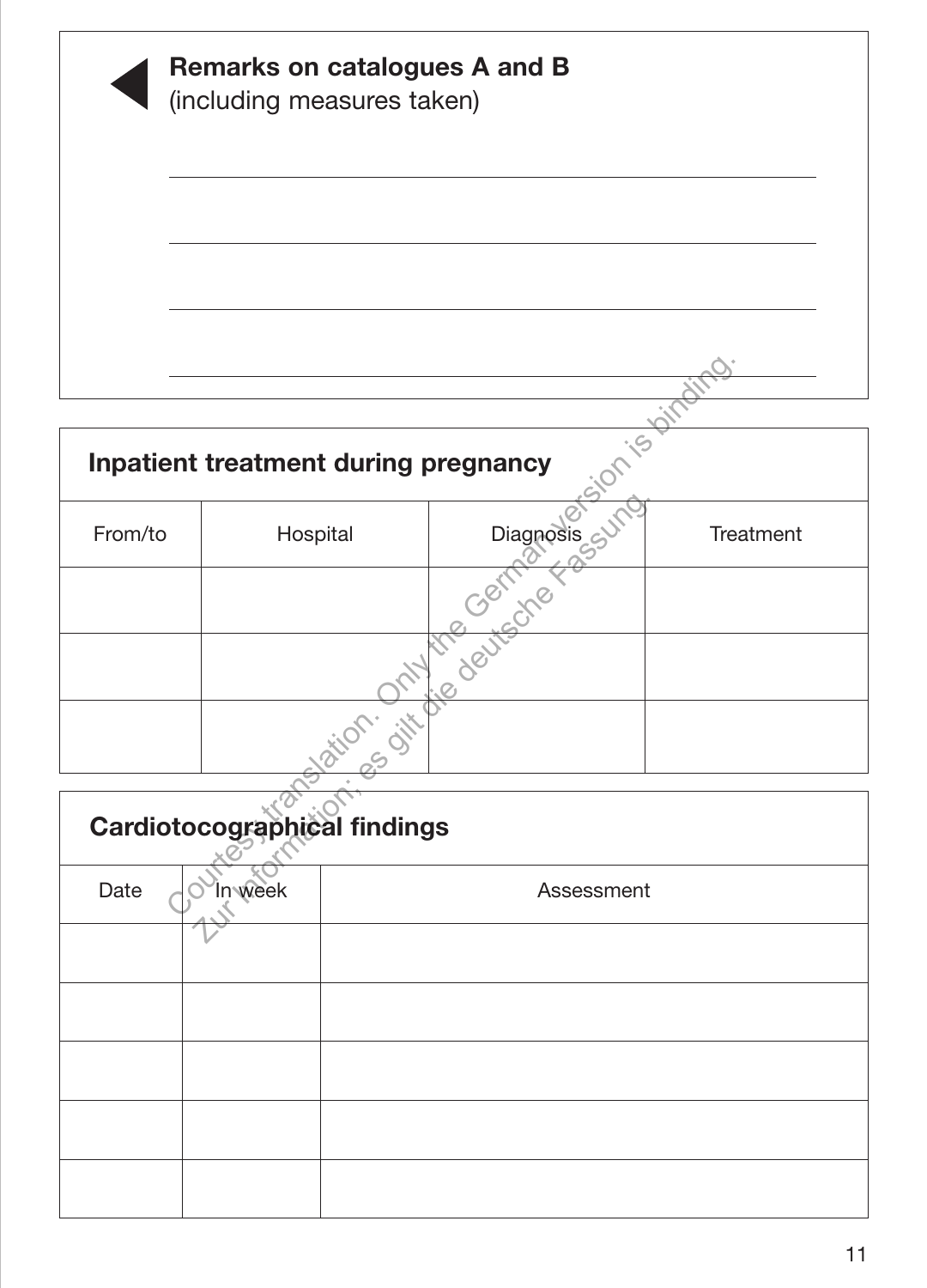## ULTRASOUND EXAMINATIONS

| Remarks: |                       |                   |                                                                              |                                                    |                                                        |                                                                                        |                                |                                  |                                                                                                                   | (e.g. results from prior ultrasound examinations) |            |                     |                              |
|----------|-----------------------|-------------------|------------------------------------------------------------------------------|----------------------------------------------------|--------------------------------------------------------|----------------------------------------------------------------------------------------|--------------------------------|----------------------------------|-------------------------------------------------------------------------------------------------------------------|---------------------------------------------------|------------|---------------------|------------------------------|
| Date     | Week (acc.<br>to LMP) | Week<br>corrected | I. Screening $8 + 0$ to $11 + 6$ week                                        |                                                    |                                                        |                                                                                        |                                |                                  | <b>GS</b>                                                                                                         | <b>CRL</b>                                        | <b>BPD</b> | Biometry I          |                              |
|          |                       |                   | Intrauterine:<br>Embryo visualized:<br>Heartbeat:                            | $\bigcirc$ yes<br>$\bigcirc$ yes<br>$\bigcirc$ yes | $\bigcirc$ no<br>$\bigcirc$ no<br>$\bigcirc$ no        | Development according<br>to gestational age:                                           | $\bigcirc$ checkup             | $\bigcirc$ yes $\bigcirc$ no     |                                                                                                                   |                                                   |            |                     |                              |
|          |                       |                   | Multiple pregnancy:<br>Monochorionic:<br>Abnormalities:<br>$\bigcirc$ yes    | $\bigcirc$ no<br>$\bigcirc$ no<br>$\bigcirc$ no    | $\bigcirc$ yes<br>$\bigcirc$ yes<br>$\bigcirc$ checkup | Consultative examination<br>arranged:                                                  |                                | $\bigcirc$ no $\bigcirc$ yes     | Remarks:                                                                                                          |                                                   |            |                     |                              |
| Date     | Week (acc.<br>to LMP) | Week<br>corrected | II. Screening $18 + 0$ to $21 + 6$ week                                      |                                                    |                                                        |                                                                                        |                                |                                  | <b>BPD</b>                                                                                                        | <b>FOD/HC</b>                                     | <b>ATD</b> | APD/AC              | <b>FL</b>                    |
|          |                       |                   | a)<br>Single pregnancy:<br>Heartbeat:                                        | $\bigcirc$ yes<br>$\bigcirc$ yes                   | $\bigcirc$ no<br>$\bigcirc$ no                         | Thorax:<br>Abnormal heart/thorax<br>ratio (visual diagnosis)                           |                                | $\bigcirc$ yes $\bigcirc$ no     |                                                                                                                   |                                                   |            |                     |                              |
|          |                       |                   | Placenta location/structure: O normal O checkup<br>Comments:                 |                                                    |                                                        | Heart on left side<br>Persistent arrhythmia                                            | $\bigcirc$ yes $\bigcirc$ no   |                                  |                                                                                                                   | Checkup required for:                             |            |                     |                              |
|          |                       |                   | Development<br>$\bigcirc$ yes<br>according to gestational age:               | $\bigcirc$ no                                      | $\bigcirc$ checkup<br>OPH                              | during examination period<br>Four chamber view visualized $\bigcirc$ yes $\bigcirc$ no |                                | $\bigcirc$ yes $\bigcirc$ no     | Amniotic fluid quantity:<br>$\bigcirc$ no $\bigcirc$ yes<br>Phys. development/foetal $\bigcirc$ no $\bigcirc$ yes |                                                   |            |                     |                              |
|          |                       |                   | b)<br>Head:                                                                  |                                                    |                                                        | Torso:                                                                                 |                                |                                  | growth:                                                                                                           |                                                   |            |                     |                              |
|          |                       |                   | Ventricular system<br>abnormalities<br>Abnormal head shape                   | $\bigcirc$ yes                                     | Nava ditalier<br>Rab ith                               | Contour interruptions on<br>the frontal abdominal wall                                 | $\bigcirc$ yes $\bigcirc$ no   |                                  | arranged:                                                                                                         | Consultative examination                          |            |                     | $\bigcirc$ no $\bigcirc$ yes |
|          |                       |                   | Cerebellum visualized<br>Neck and back:                                      | O yes n <sup>5</sup>                               |                                                        | Stomach visualized in the                                                              |                                | $\bigcirc$ yes $\bigcirc$ no     | Remarks:                                                                                                          |                                                   |            | <b>Biometry II</b>  |                              |
|          |                       |                   | Irregularities of the<br>dorsal skin contour                                 | <b>Children</b>                                    |                                                        | upper left abdomen<br>Urinary bladder visualized                                       | $\bigcirc$ yes $\bigcirc$ no   |                                  |                                                                                                                   |                                                   |            |                     |                              |
| Date     | Week (acc.<br>to LMP) |                   | III. Screening $28 + 0$ to 31 + 6 week                                       |                                                    |                                                        | <b>Checkups required for</b>                                                           |                                |                                  | <b>BPD</b>                                                                                                        | <b>FOD/HC</b>                                     | <b>ATD</b> | APD/AC              | FL.                          |
|          |                       |                   | Single pregnancy:<br>Foetal presentation:                                    | $\bigcirc$ yes                                     | $\bigcirc$ no                                          | Amniotic fluid quantity:<br>Phys. development/foetal                                   | $\bigcirc$ no<br>$\bigcirc$ no | $\bigcirc$ yes<br>$\bigcirc$ yes |                                                                                                                   |                                                   |            |                     |                              |
|          |                       |                   | Heartbeat:<br>Placenta location/structure: O normal O checkup                | $\bigcirc$ ves                                     | $\bigcirc$ no                                          | growth:                                                                                |                                |                                  |                                                                                                                   |                                                   |            |                     |                              |
|          |                       |                   | Comments:                                                                    |                                                    |                                                        |                                                                                        |                                |                                  | Remarks:                                                                                                          |                                                   |            | <b>Biometry III</b> |                              |
|          |                       |                   | Development<br>$\bigcirc$ yes $\bigcirc$ no<br>according to gestational age: |                                                    | $\bigcirc$ checkup                                     | Consultative examination<br>arranged:                                                  | $\bigcirc$ no                  | $\bigcirc$ yes                   |                                                                                                                   |                                                   |            |                     |                              |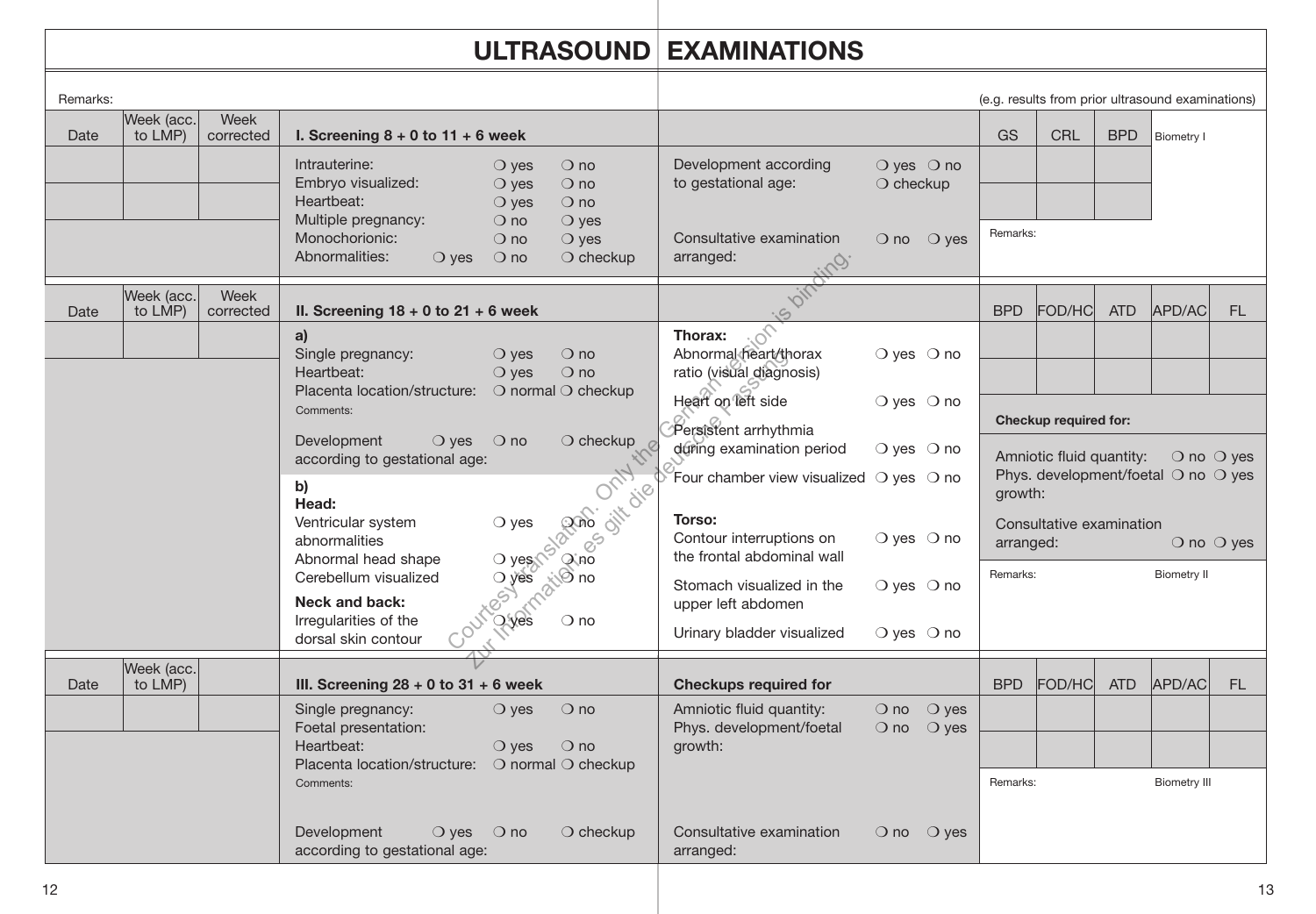Ultrasound checkups according to appendix 1 b

of the Maternity Directive

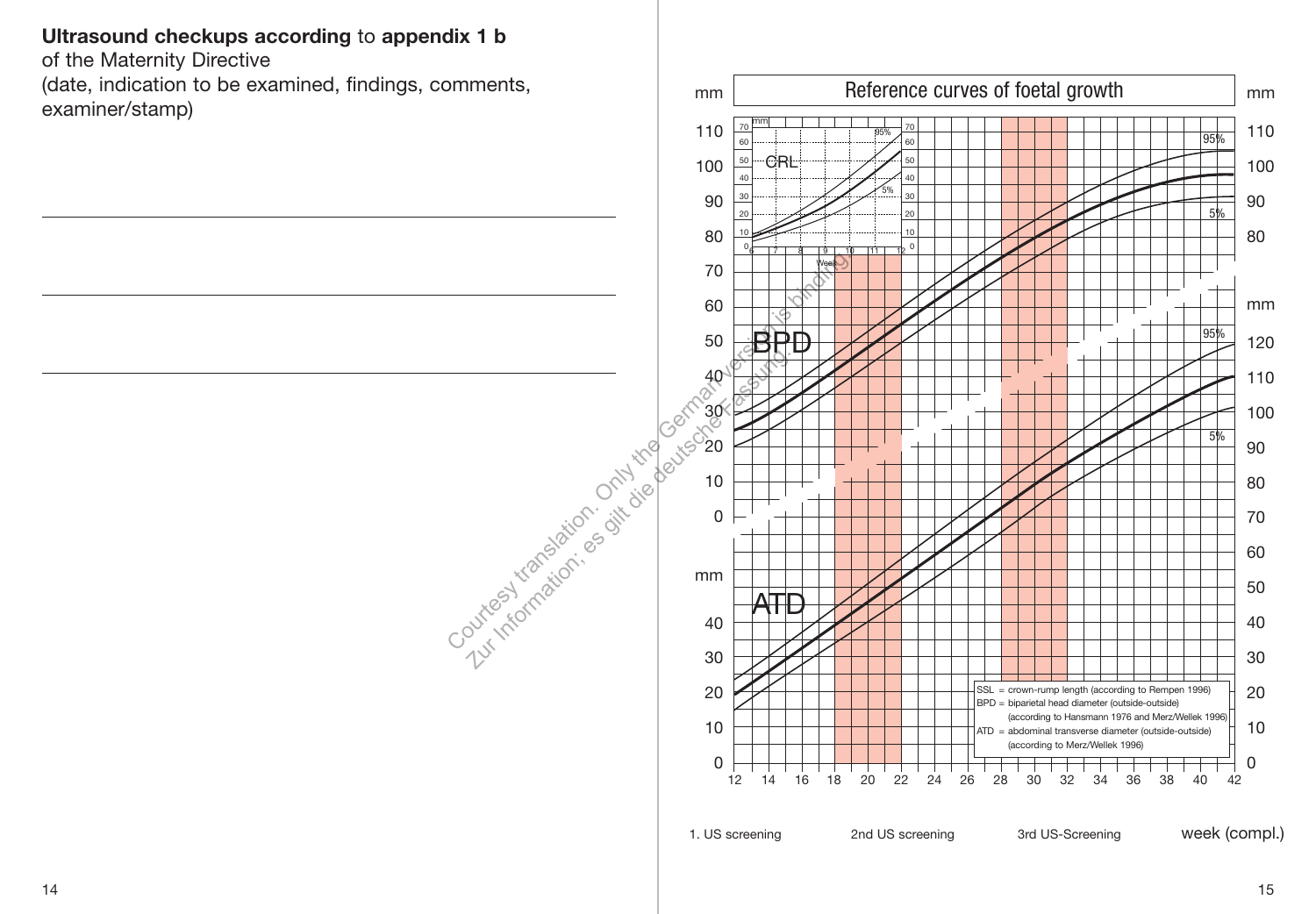Further ultrasound examinations to clarify and monitor pathological findings according to appendix 1 c of the Maternity Directive

(date, indication to be examined, findings, comments, examiner/stamp)

Final examination/discharge summary

| $1$ C OI LIIG                                                                                                                                                                                                                  |            | Age                                                                              |                                                                                          |
|--------------------------------------------------------------------------------------------------------------------------------------------------------------------------------------------------------------------------------|------------|----------------------------------------------------------------------------------|------------------------------------------------------------------------------------------|
|                                                                                                                                                                                                                                |            |                                                                                  |                                                                                          |
| mments,                                                                                                                                                                                                                        |            | Pregnancies<br>(including this one)                                              | Births (including<br>First examination in<br>this one)<br>week                           |
|                                                                                                                                                                                                                                | Pregnancy  | Number of<br>antenatal care<br>examinations                                      | Presented in<br>Hospitalized<br>hospital before<br>ante partum<br>delivery<br>in weeks   |
|                                                                                                                                                                                                                                |            |                                                                                  | Most important risk numbers documented (catalogue A/B, pages 5 and 6)                    |
|                                                                                                                                                                                                                                |            | Date                                                                             | Out of hospital birth<br>week<br>yes<br>1. child<br>2. child (twin)                      |
|                                                                                                                                                                                                                                |            | Live birth                                                                       | lves<br>lves<br>no<br>no                                                                 |
|                                                                                                                                                                                                                                |            | Gender                                                                           | $\mathsf{d}$<br>$\mathsf{d}$<br>f<br>m.<br>f<br>m.                                       |
|                                                                                                                                                                                                                                |            | Mode of birth                                                                    | Assisted<br>vag. birth<br>Assisted<br>vag. birth<br>lcsl<br>lcs<br>$\vee$<br>$\vee$      |
|                                                                                                                                                                                                                                |            | Foetal presentation                                                              | lтp<br><b>BP</b><br><b>ITP</b><br>CP<br>CP<br><b>BP</b>                                  |
|                                                                                                                                                                                                                                |            |                                                                                  | g<br>g                                                                                   |
|                                                                                                                                                                                                                                |            | Head length/ circumference                                                       | $\prime$<br>cm<br>cm                                                                     |
|                                                                                                                                                                                                                                |            | Apgar score 5'/10'                                                               |                                                                                          |
|                                                                                                                                                                                                                                |            | pH level (umbilical artery)                                                      |                                                                                          |
|                                                                                                                                                                                                                                |            | Congenital anomalies                                                             | no<br>no<br>yes<br>lyes                                                                  |
|                                                                                                                                                                                                                                |            | Special findings                                                                 |                                                                                          |
|                                                                                                                                                                                                                                |            | Puerperium normal                                                                | Gyn. findings normal                                                                     |
| This of the contract of the contract of the contract of the contract of the contract of the contract of the contract of the contract of the contract of the contract of the contract of the contract of the contract of the co |            | yes<br><b>BP</b>                                                                 | yes<br>no<br>no                                                                          |
|                                                                                                                                                                                                                                |            |                                                                                  |                                                                                          |
|                                                                                                                                                                                                                                |            | Anti-D prophylaxis<br>yes                                                        | Mother advised on sufficient iodine<br>no<br>intake while nursing                        |
|                                                                                                                                                                                                                                |            | Special findings (also see p. 16)                                                |                                                                                          |
|                                                                                                                                                                                                                                |            |                                                                                  | 1. child<br>2. child (twin)                                                              |
|                                                                                                                                                                                                                                | Puerperium | Blood group<br>and subtype<br>(only for RH-neg.mother;<br>no official document!) | B<br>O<br>AB<br>A<br>B<br>$\circ$<br>AB<br>A<br>Rh neg.<br>Rh pos.<br>Rh neg.<br>Rh pos. |
|                                                                                                                                                                                                                                |            | Direct Coombs test                                                               | pos.<br>neg.<br>pos.<br>neg.                                                             |
|                                                                                                                                                                                                                                |            | Child released (without problems) on                                             |                                                                                          |
|                                                                                                                                                                                                                                |            | Child transferred on                                                             |                                                                                          |
|                                                                                                                                                                                                                                |            | Special findings                                                                 |                                                                                          |

Doppler sonography examinations according to appendix  $\Phi$  d (date, indication to be examined, findings, comments, $^{\circ}$ examiner/stamp)